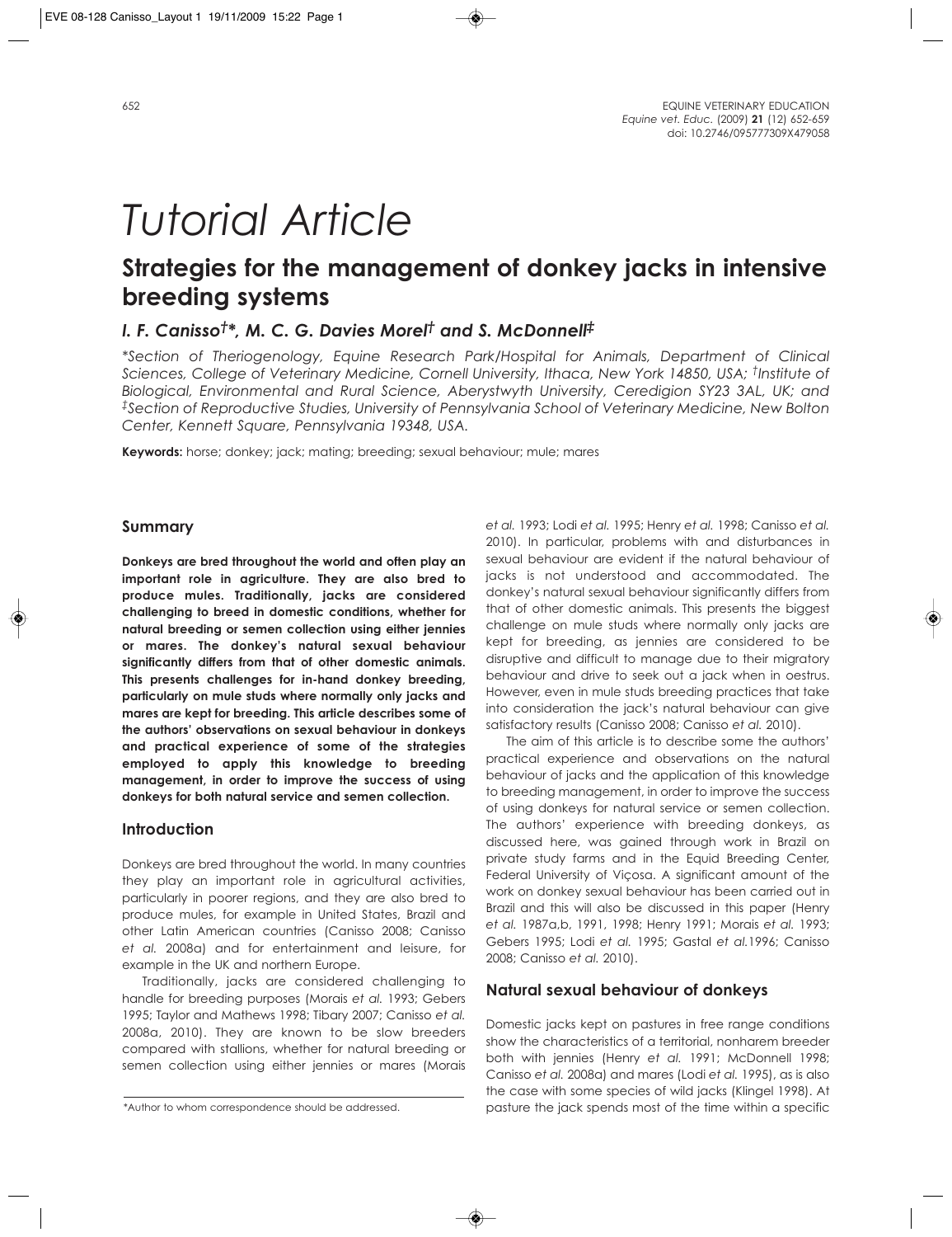area, its territory; which normally provides a source of water, shade and good availability of grass (Henry et al. 1991; Klingel 1998; McDonnell 1998). Jennies live in migratory groups and are attracted to the jack's territory when looking for water and feed where they remain while in oestrus, during which time they are courted and mated by the jack (Henry et al. 1991; McDonnell 1998). Jacks do not display herding behaviour (Henry et al. 1991; McDonnell 1998; Canisso et al. 2008a) as is typical for harem stallions (McDonnell 2003).

The sexual behaviour of jennies is different from that of horse mares (Clayton 1981; Henry et al. 1987; Henry 1991).



Fig 1: A group of oestrous jennies mounting one another in a sexually active group near a jack. The jenny being mounted is displaying signs of oestrus (clapping mouth) while a third female watches it (on the right). The male donkey to the left of the group appears disinterested. Photograph by Sue M. McDonnell (1998), Carlos Chagas, Minas Gerais, Brazil. (Canisso et al. 2009).

Jennies congregate into sexually active groups seeking out a jack when they are in oestrus. They play a conspicuously active role in courtship, displaying homosexual behaviour such as mounting each other (Fig 1), and intense heterosexual behaviour including clapping mouth, ears back against the neck, rhythmic eversion of the clitoris, urination in small drops, typical braying vocalisation and the mounting stance (Henry et al. 1987; Henry 1991) (Fig 2). The sexual interaction of the jennies in particular appears important in attracting the jack. Absence of this element of jenny sexual behaviour is likely responsible in large part for the poor response for inhand breeding or semen collection of jacks with jennies or mares (Morais et al. 1993; Lodi et al. 1995; McDonnell 1998; Canisso et al. 2010).

In the presence of an oestrous jenny the jack's normal response is loud vocalisation, Flehmen response, and



Fig 3: Mounting without erection (in this case partial erection) commonly shown by jacks as part of courtship behaviour. Photograph by Igor F. Canisso (2006), Equid Breeding Center, Federal University of Viçosa, Viçosa, Minas Gerais, Brazil.



Fig 2: An oestrous jenny, showing typical signs of oestrus (ears back, clapping mouth etc.) in the presence of a teaser jack. Photograph by Igor F. Canisso (2006), Equid Breeding Center, Federal University of Viçosa, Viçosa, Minas Gerais, Brazil.



Fig 4: Sexually active group of jennies pursuing donkey jack that is masturbating. Note open mouth and ears toward back signs of oestrus on jenny to right of jack. Photo by Sue M. McDonnell (1988), Carlos Chagas, Minas Gerais, Brazil. (Canisso et al. 2009).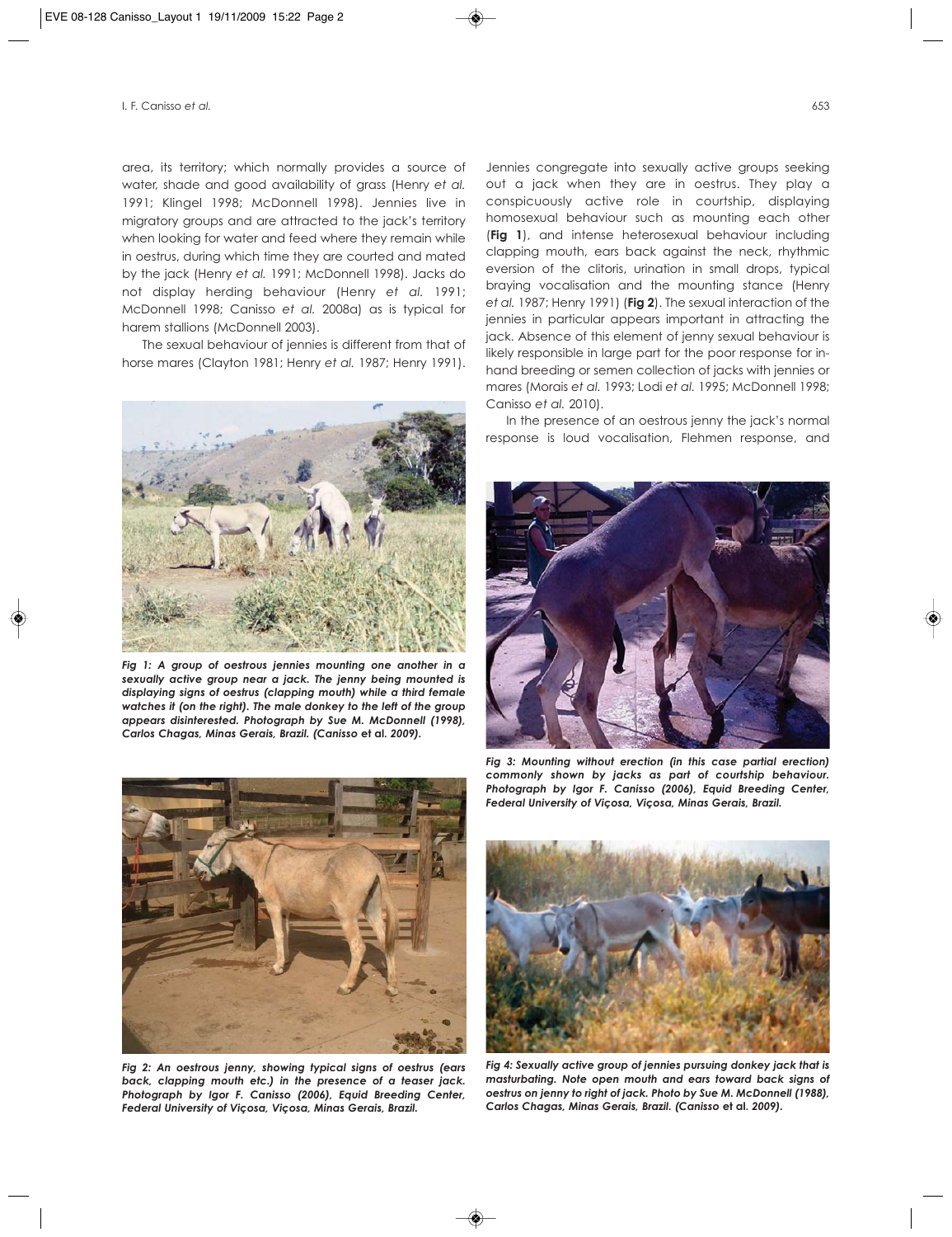rolling in the soil, often followed by mounting without erection which on average is made at least once per mating episode, whether natural or in-hand mating or during semen collection (Henry et al. 1991; Lodi et al. 1995; McDonnell 1998; Canisso et al. 2010). During natural mating the jack typically teases the jenny, often mounting without erection (Fig 3), and then retreats (Henry et al. 1991; Henry 1991; Lodi et al. 1995; McDonnell 1998). Erection typically commences a few minutes after retreat while the jack appears disinterested, grazing and gazing around (Fig 4). Within another few minutes the jack typically returns to the jenny, teasing resumes and then culminates in successful copulation (Henry et al. 1991). The duration of teasing before copulation is variable between individual jacks. Young jacks in particular are slow breeders (Gebers 1995) and have been reported to have double the number of mounts without erection when compared to adults (Canisso et al. 2010). The authors' experience suggests that this may be due to a lack of coordination and confidence of young inexperienced jacks resulting in nervousness which is often manifested in abnormal interaction with the female. This often includes rushing to mate and vicious biting of the female's mane, which often provokes rejection by the female. These tendencies typically diminish as the jack's experience improves.

Knowledge of these typical behavioural characteristics is important for breeders, veterinary practitioners, and grooms in order that it can be applied to donkey stud management when breeding jennies or mares and for semen collection. The territorial nature of the jack is of particular importance when intensively managing breeding jacks. For example, the authors' personal experience suggests a shorter latency time to erection results if breeding or semen collection is always conducted in the same place as this may better emulate the donkey's natural territory. As a territorial animal the donkey is easily distracted by potential threats or intruders in its environment, especially the sight or sound of another donkey, which elicits territorial defensive behaviour. Breeding is usually most efficient when the environment is quiet, ideally with the same familiar handlers, minimal traffic of animals, agricultural machines or other distractions and away from other donkeys. Similar observations have been reported by Taylor and Mathews  $(1998).$ 

In most mule farms the predominant breeding system is in-hand mating, although artificial insemination (AI) may be used (Canisso et al. 2008b). Jacks usually require some training to breed mares (Henry et al. 1998; Canisso 2008). Studies conducted by Lodi et al. (1995) on pasture breeding of mares by jacks reported a low effectiveness in mating behaviour with less than 40% of oestrous mares, as ascertained by teasing with a stallion, accepting the jack. Of those apparently successfully mated by a jack, conception rates were only 25-34%. It appeared that jacks were able to identify oestrus in the mares; however, the mare's response was muted, with only brief, less intense teasing interaction.

Several procedures have been suggested in attempts to overcome, or compensate for, the poor sexual behaviour of jacks when required to breed mares in-hand and during semen collection. Some of the procedures that have been tried in the field are discussed in the following sections.

#### **Breeding management of jacks**

Several strategies have been designed to improve efficiency of mating jacks in attempts to imitate the natural sexual interaction between jacks and jennies. One such strategy involves keeping the jack a short (5–6 m) distance away from the oestrous female after initial introduction and not allowing him near her until required. On the introduction of the jack to the female, teasing, followed by mounting without erection, is permitted (Fig 3). This system usually works well, and can be used not



Drawing 1: An illustration of a breeding system used for semen collection or for in-hand natural mating of donkeys. On the right is a restrained mare deep in oestrus, in the centre is the donkey presenting full erection, kept at a distance (4-6 m) from and gazing at the oestrus mare, in the background to the left are a two oestrous jennies within visual contact of the jack so emulating the natural system and encouraging sexual behaviour in the jack (Canisso et al. 2009).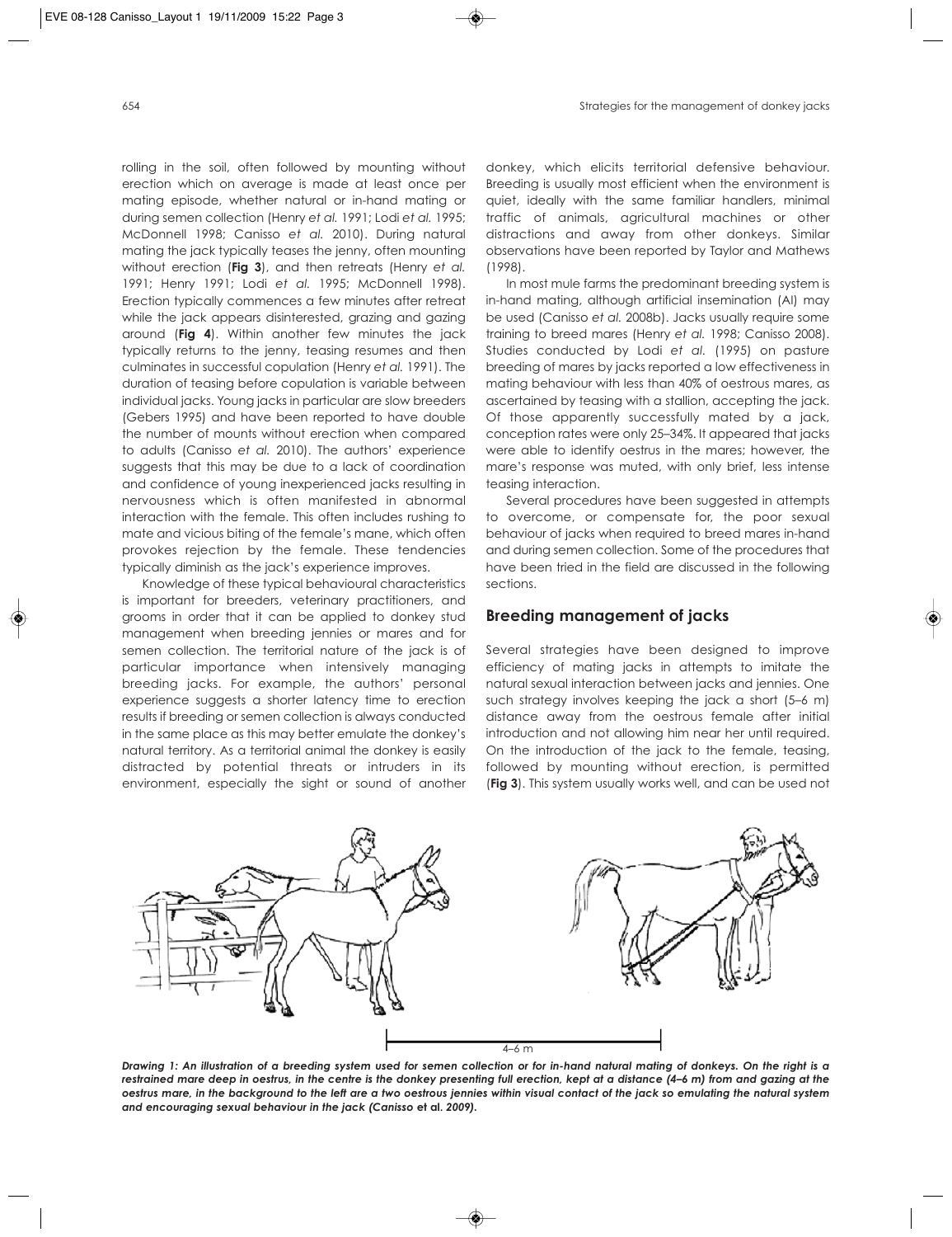only for in-hand mating but also for semen collection as it mimics the behaviour characteristic of normal courtship (Henry et al. 1991; Canisso et al. 2010). This is particularly helpful for young jacks (Canisso 2008). Another strategy is to employ 2 adjacent paddocks, with a group of oestrous jennies enclosed in one and a single female (jenny or mare) preferably in deep oestrus restrained in the other (with ropes/stocks) (Figs 5 and 8b). The jack is then allowed to tease the restrained female and mount without erection, he is then taken away a distance of 4-6 m, where visual contact can be maintained with the restrained female and those in the neighbouring paddock (Fig 6, Drawing 1). The jack is kept at a distance until complete and sustained erection is achieved when he is led back towards the restrained female and semen is then collected or in-hand mating occurs (Fig 7). If within a few minutes of teasing and possible mounting without erection, no sustained erection is achieved or the jack appears disinterested in the female a new attempt is made to tease the jack etc., if again the jack shows no interest in the female, he is returned to his stall and a new attempt is made later on that day or a subsequent day. In the authors' experience this is a very successful method and rarely do jacks have to be removed and reintroduced on a later day

The procedure is meant to approximate the natural teasing behaviour rhythm of jacks at pasture, where the jenny is approached and teased, mounted without erection, retreat and then repeat with mounting with erection and insertion. The proximity of the other oestrous jennies mimics the remainder of the group of sexually active females, which would naturally be in the vicinity and appear to contribute to the stimulation of the jack (Henry et al. 1991; Canisso et al. 2008a). Greater efficiency is apparent if the procedure always takes place in the same area as this then additionally imitates the male's territorial environment. These techniques can be used effectively for in-hand mating of donkeys. However as discussed previously most mule studs do not keep jennies,

necessitating the use of mares both for natural mating and semen collection. This presents particular challenges as mares only show mild signs of oestrus in the presence of a jack, especially if not experienced with jacks (Canisso 2008). This muted oestrus reaction probably contributes to the especially long reaction latency of jacks when presented with an oestrous mare for inhand covering or semen collection compared with jennies (Morais et al. 1993; Lodi et al. 1995; Canisso et al. 2010). Therefore the choice of mare is important and additional strategies are often required. Personal observation suggests that jacks are more vulnerable than stallions to suppression of sexual interest as a result of rejection by mares. If the mare kicks, bites or otherwise objects to the jack, it can seriously affect his response, often making mating or semen collection impossible. Bearing this in mind, it is important that only mares that are in deep oestrus, as determined by teasing with a stallion, are used and that these mares naturally show oestrus well to jacks. If the mare does not stand well for the jack, ideally another mare should be used. If a better mare is not available, twitching or restraint using hobbles or stocks such as those described in the following section may help.

A simple stocks described by Canisso et al. (2008c) that has been successfully used on Brazilian mule studs is constructed of wood or metal rails around a central pit. The floor can be concrete, though a simple earth or grass base would suffice (Fig 8) and should be constructed at a lower level than the surrounding ground. This difference in floor height as well restricting the mare's movements, also helps compensate for common differences in height between jacks and mares. Additionally, the stocks provide good stability for the jack, as the mare is restrained from excessive lateral sway as jack mounts. It also helps protect handlers from kicks (Canisso et al. 2008c).

Breeding jacks with mares at pasture is not only challenging due to the differences in the sexual behaviour of the 2 species and natural reduced interest in jacks by mares and vice versa, but also due to physical differences



Drawing 2: A drawing to illustrate a stimulatory breeding system that can be used in training to nonconditioned juvenile or elderly donkeys to mate with mares, or for adult donkeys with low libido that are required to breed mares. On the left the donkey jack being trained is allowed to approach the perineal area of the oestrous mare, which is in the centre, restrained and held between a double fence. On the right is the teaser stallion, which is used to tease the mare and encourage her to show the typical signs of oestrus. This oestrus behaviour encourages sexual behaviour in the jack (Canisso et al. 2009).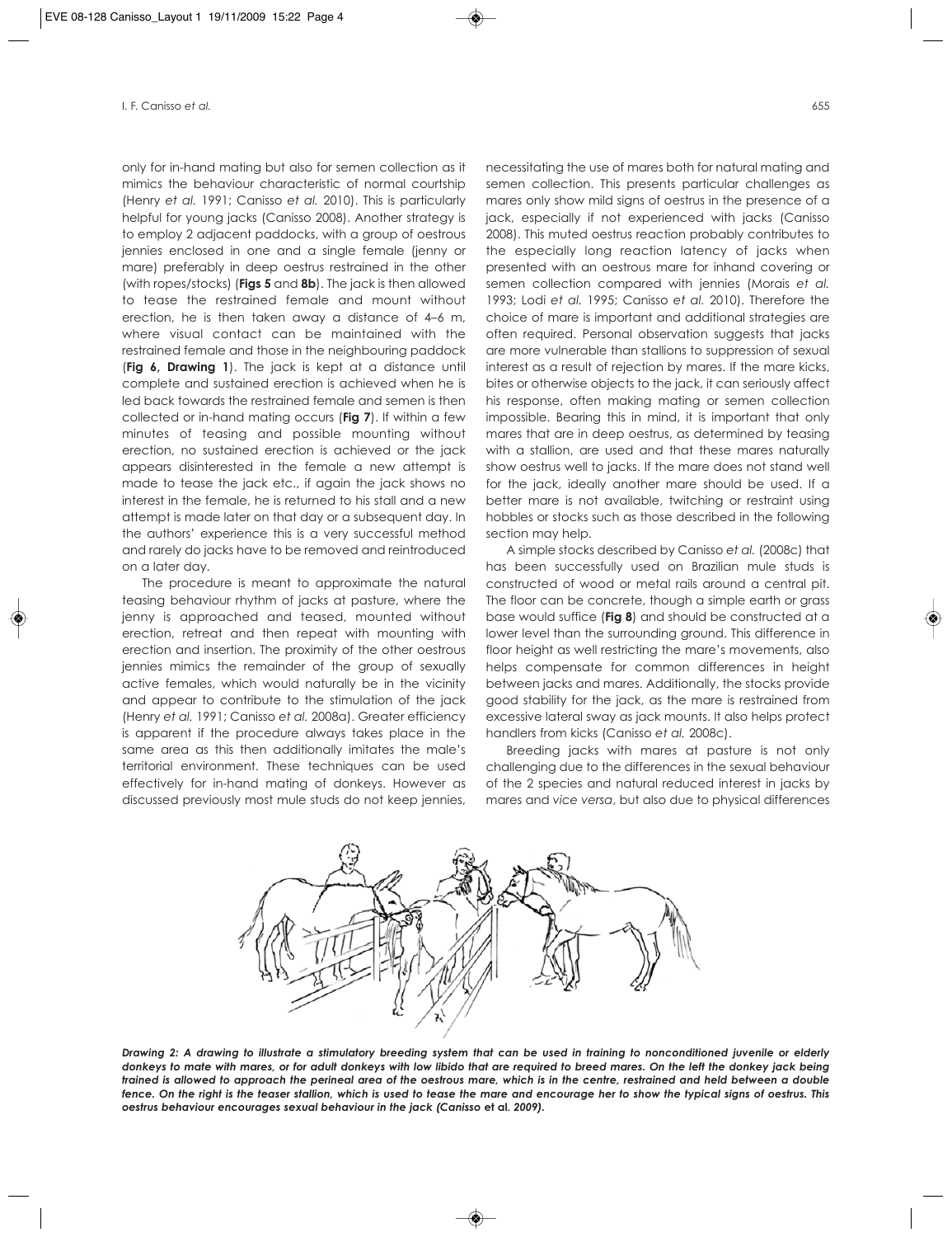in height (Canisso et al. 2010). The authors observed 5 adult Pêga jacks (Brazilian donkey) that were acquired for mule production on a large farm in the Northern region of Brazil (Mato Grosso State). All jacks had been conditioned to breed mares on their former stud. The jacks were kept with a herd of 130 crossbred Quarter Horse mares throughout the year in a large paddock. However, the foaling rate was only 15%. Upon clinical investigation, it was determined that the jacks had difficulty in mounting the mares due to the limited number that accepted the jack's approaches, and difficulty ejaculating due to the differences in height. Additionally the authors observed that the jacks tended to have discrete specific territories



Fig 5: The strategy of using 2 adjacent paddocks to encourage jack sexual behaviour. A restrained oestrous jenny (in the foreground) along with a group of oestrous jennies (in the background) stimulate the adult or young jack for natural in-hand covering or semen collection. Photos by Igor F. Canisso (2006), Equid Breeding Center, Federal University of Viçosa, Viçosa, Minas Gerais, Brazil.

within the paddock, with just the mares roaming across the paddock as a whole. Mares were investigated by the jack if they crossed his territory when in oestrus. If the mare showed hostility to the jack during his initial approach, despite being in oestrus, the jack immediately lost interest. It appears, therefore, that breeding mares at pasture is often unsuccessful (Lodi et al. 1995), even when using mating systems successful in breeding pure donkeys (Henry et al. 1991). An alternative programme is now practiced on this farm with greater success, where mares are teased by a stallion and if in oestrus immediately bred in-hand to a jack at 3 day intervals while in oestrus. Mares reluctant to accept the jack are restrained by twitching. The foaling rates with this system are much improved (approximately 65%). Free mating has been suggested as a possible breeding system, but although it is the authors' experience that conditioned donkey jacks interact most easily with, and are most likely to copulate with, mares if they are confined as a couple in a small paddock, fertility rates are still very poor. Work by Lodi et al. (1995) suggests that even under such conditions, conception rates are only 25-34%. This failure to mate was largely due to differences in height between the jack and horse mares, making the physical act of mating very difficult, as well as due to differences in sexual behaviour.

An interesting approach the authors have employed involves keeping a jack, a teaser stallion, and a mare within close proximity, but separated by fences to avoid accidental contact (Drawing 2). All 3 animals should be handled and arranged to allow the stallion to tease the mare conventionally, starting with head-to-head introduction. The jack is then positioned near the mare's perineal area. As the mare will show signs of oestrus to the stallion the jack becomes stimulated to mount the mare. Normally, within a few seconds the jack will demonstrate Flehmen response and loud vocalisation. This system results in a rapid interest in the mare along with attempts to mount regardless of whether the jack is conditioned to



Fig 6: Jack kept at a distance within visual contact from a restrained mount jenny and a group of jennies in an adjacent paddock (in the background) until full erection is achieved ready for mating. Photos by Igor F. Canisso (2006), Equid Breeding Center, Federal University of Viçosa, Viçosa, Minas Gerais, Brazil.



Fig 7: Semen collection using an oestrous jenny. Photos by Igor F. Canisso (2006), Equid Breeding Center, Federal University of Viçosa, Viçosa, Minas Gerais, Brazil.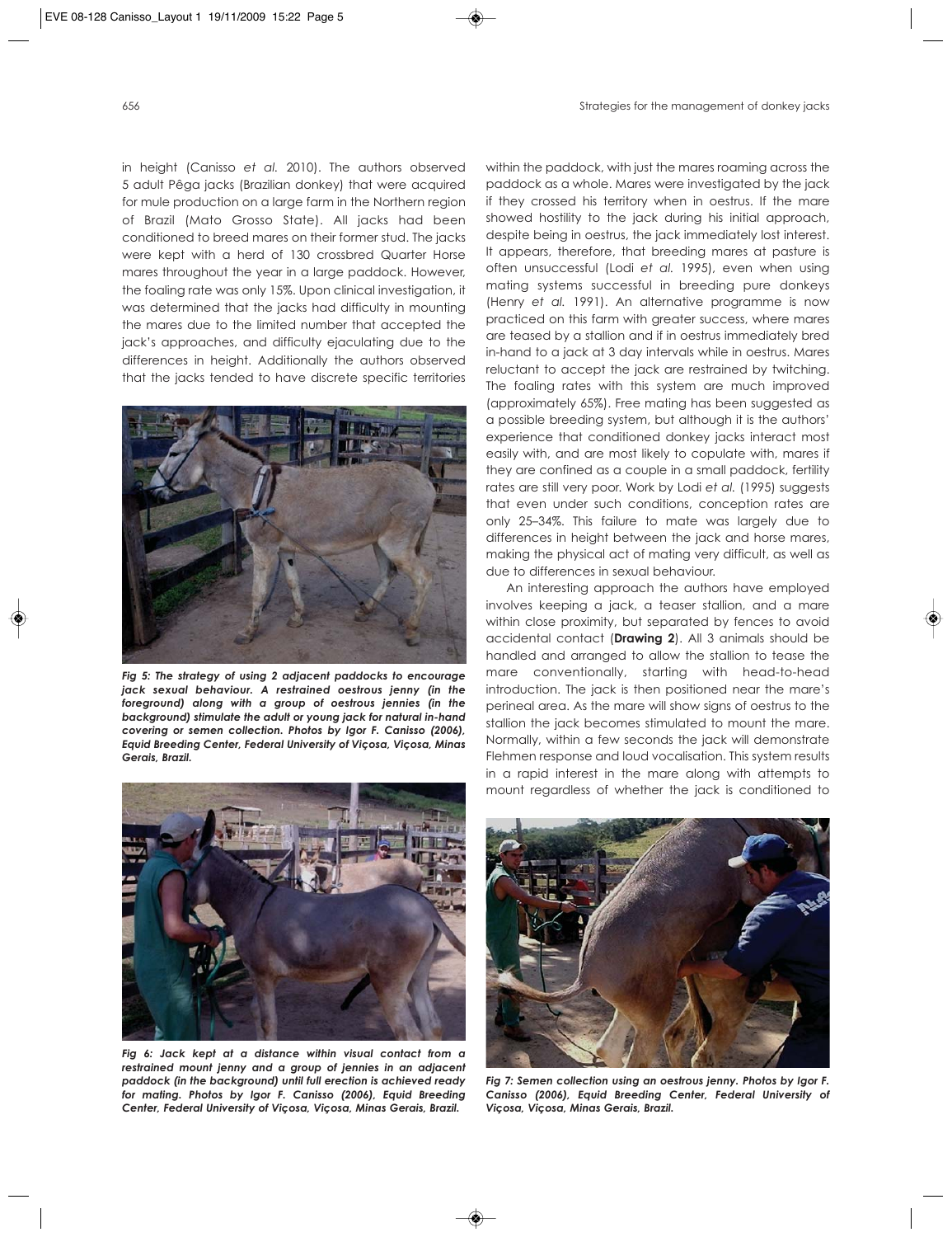





Fig 8: A typical stocks used to help mate mares in-hand to donkeys or for semen collection described by Canisso et al. (2008c). The stocks are made of a wooden frame around a central pit (a) in which the mares stands (b) allowing the jack to mount the mare for natural covering or semen collection (c). Photos by Igor F. Canisso (2007), Taruma Stud Farm, Guaraciaba, Minas Gerais, Brazil.

breeding mares or not. This procedure can be used not only to stimulate unconditioned adult jacks to breed mares but also young males during the learning process and jacks with low libido. Again, our experience suggests that some jacks perform better when they are kept with an oestrous mare in their stall and natural mating allowed or during the period of semen collection. One young jack known to the authors would naturally serve a mare or provide a semen sample within 10-15 min when kept in his own stall with the mare, compared to 40 min if taken out of his normal stall environment or easily distracted by anything near him such as wind, insects, noise etc.

Although mares generally become increasingly accepting of jacks to which they have been bred, pasture or in-hand breeding of mules remains challenging. Hence Al is often employed. Some practitioners use a dummy mount for semen collection, similar to that used with stallions, with mounting encouraged by the close proximity of an oestrous mare or jenny. In the authors' experience this is a successful, though time consuming process, with most jacks requiring up to 1 h per semen collection. An alternative reported by some practitioners is turning 2 or 3 jennies out together into a paddock along with a jack. Semen is then collected by rapid intervention with an artificial vagina as soon as the jack mounts a jenny with an erection. Gastal et al. (1996) reported a similar system where just one oestrous jenny and one jack are turned out free in a small paddock  $(20 \text{ m}^2)$ , and semen is similarly collected by rapid intervention with an artificial vagina as soon as the jack is seen to mount the jenny with a complete erection. This method, though quite reliable, still involves a long reaction latency that can be problematic on busy studs.

#### Training jacks to breed with mares

As discussed, most jacks are not naturally stimulated to breed with mares without some training and/or procedural modifications. There are several strategies that can be employed to achieve this. One such strategy, used with reasonable success by mule breeders in Brazil, is keeping jacks with fillies together from weaning to age 2 years. During this time all physical, visual and auditory contact with jennies should be avoided. It appears that if the jack is only bred with fillies from puberty onwards he becomes attracted, and so conditioned, to mate mares. If necessary, jennies can then be introduced for mating at an older age. The authors have observed that when jacks are turned out with fillies from before puberty, they demonstrate mounting without erection, following the female, Flehmen, penile relaxation with partial erection and masturbation; after puberty this is then followed by total erection, mounting and successful copulation.

Similar to using an oestrous jenny to encourage a jack to mount a dummy mount, an oestrous jenny can also be used to stimulate unconditioned jacks to mount mares. Some practitioners have reported good success by turning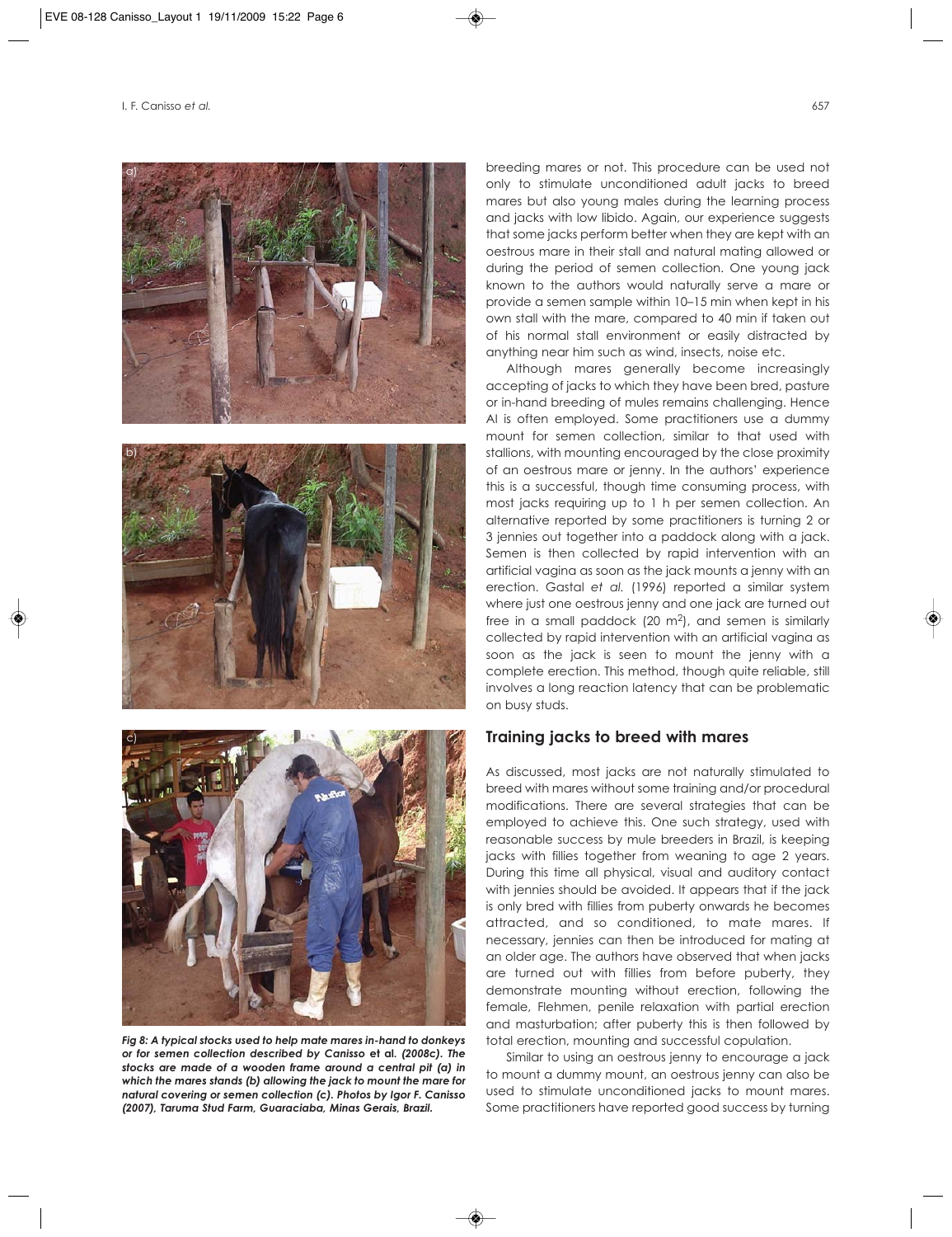out the jack with a deep oestrous mare into a small paddock for several hours during which time the jack may tease and hopefully successfully mount the mare. This may be successful immediately but may require repetition over several days (**Drawing 3**). In such a system, however, care should be taken to select a mare that accepts jacks and is free of a propensity to kick or bite.

The strategy of 2 adjoining paddocks as described above can also be useful for young jacks (Figs 5 and 6; **Drawing 1).** The young male is kept within clear visual contact, but with no direct physical contact, of the restrained oestrous mare/jenny or group of oestrous jennies. Similarly, jacks can also sometimes be stimulated by watching semen collection and natural service by other jacks and the use of a teaser stallion to stimulate the mare to show oestrus (as described above) has also been used successfully to encourage young jacks.



Drawing 3: A drawing to illustrate part of the typical donkey jack sexual behavior evident when a jack is turned out freely in a small paddock or a deep oestrus mare (trained to mating with jacks) is inserted in the donkey's stall. a) the donkey, with full erection, approaching an oestrous mare, that is presenting typical passive oestrus behavior; b) the jack donkey mounting the mare, laterally; c) successful copulation (Canisso et al. 2009).

In the authors' experience jacks conditioned to breed mares can be successfully re-conditioned to breed jennies when they reach mature age. However, if this introduction to breeding jennies occurs at too young an age jacks will lose interest in breeding mares. Providing the introduction to jennies occurs at a mature age interest in breeding mares, as well as jennies, can be maintained. As with all systems, however, there is significant variation between individual donkeys and a jack's interest in a mare is significantly affected by her acceptance of him. Donkey breeders in Brazil have reconditioned jacks to breed jennies as late as age 10 years. This reconditioning is not always successful and some jacks continue to show little interest or even violent rejection to jennies (Taylor and Mathews 1998). Re-introduction to jennies needs to be closely monitored and sometimes sedatives are advised to initially relax the jack in the presence of the jenny.

#### Some problems encountered with breeding jacks

The jack's sexual behaviour and breeding efficiency are affected by its environment and specific management practices. For example sudden changes from cold, rainy, windy, hot or sunny weather may have an apparent effect on the jack's sexual response. Similarly activities such as hoof and mane trimming may negatively affect sexual interest. Occasionally jacks can inexplicably develop a strong aversion to other jacks living within proximity despite only ever having visual and not physical contact. This evokes territorial defensive behaviour and can result in aggression, stall walking, failure to eat or other behavioural changes, as if preoccupied with trying to attack the other jack. In such cases simply changing the positions of the jacks can restore more normal behaviour. Occasionally jacks become inexplicably disinterested in breeding and semen collection despite previous success (Morais et al. 1993; Taylor and Mathews 1998). In the authors' experience, however, the majority of such cases result from a clinical problem, subclinical disease, laminitis or excessive confinement. Increased turn-out time and exercise typically appears to significantly improve libido.

In the authors' experience, the greatest libido problems occur in young and/or inexperienced jacks, which require greater than double the time to adults to successfully collect a semen sample, an observation also reported by Gebers (1995) and Canisso et al. (2010). Careful attention has to be paid to managing young jacks, particularly in respect to controlling inter-male aggressive behaviour which is not uncommon and can lead to a decrease in libido. On some occasions when jacks are continuously confined to stalls and away from females, they can display quite aggressive behaviour towards the female and handlers when mares or jennies are introduced. From the author's experience this appears to be a particular problem at the beginning of the breeding season. It is the authors' experience that with